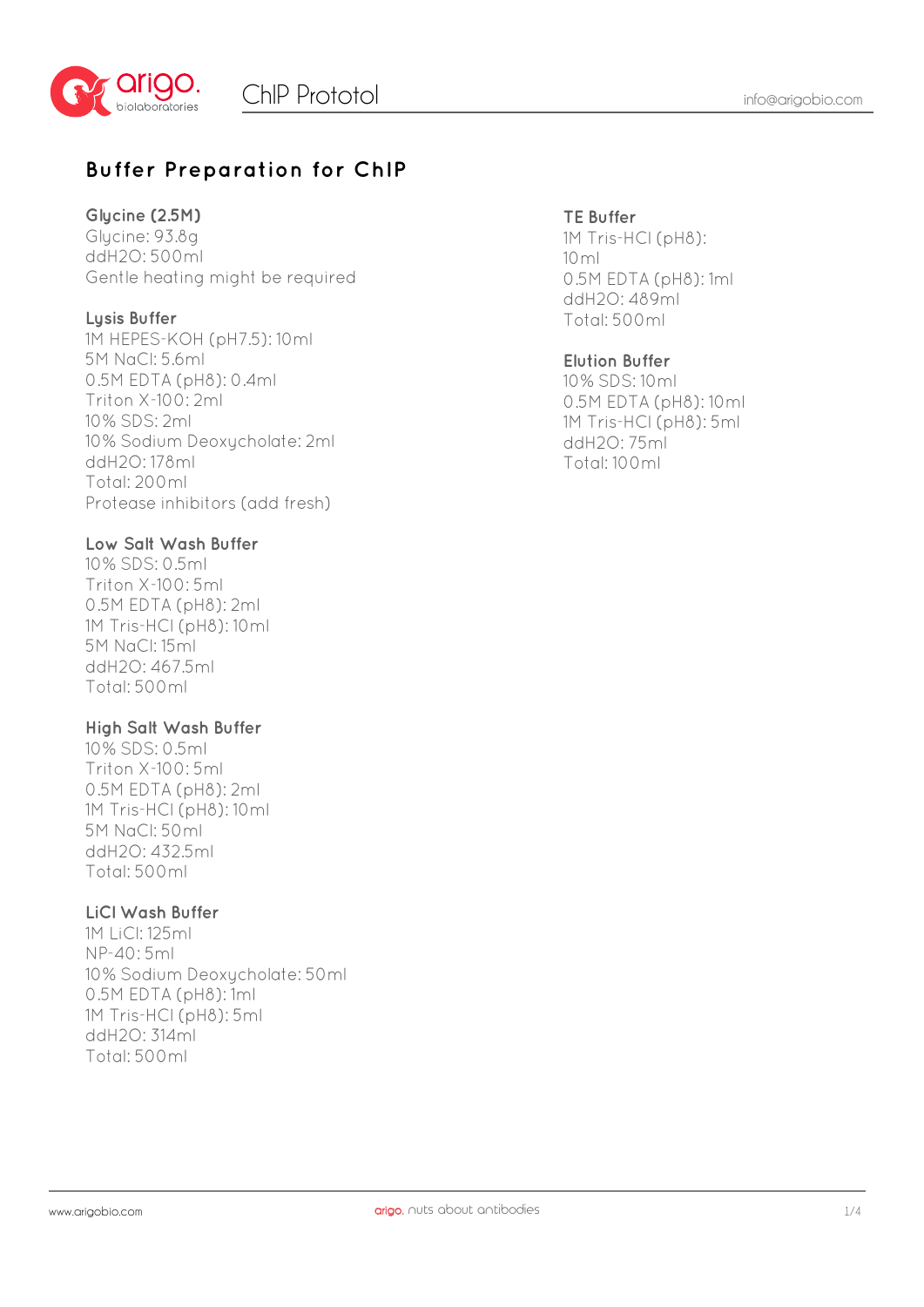

## **ChIP General Protocols**

#### **Cross-linking and Chromatin Preparation**

- 1. Add Formaldehyde to cell culture medium at a final concentration of 1%. (Start with 50-100 million cells per experiment)
- 2. Shake culture flasks for 10 minutes at RT.
- Add glycine to quench the reaction at a final concentration of 125mM. Shake culture flasks for 5 3. minutes at RT.
- Wash cells twice with 10-15ml of ice-cold PBS. 4.
- 5. Add 5-10ml of cold PBS to flask, scrape cells and transfer to 50ml tube.
- Centrifuge at 1000xg, 5 mins at 4°C. 6.
- Remove supernatant and resuspend pellet in lysis buffer (750μl for 10 million cells) (For suspension 7. cultures, pellet cells after glycine treatment, wash twice with ice-cold PBS. Resuspend pellet in lysis buffer (750μl for 10 million cells))
- 8. Incubate pellet on ice for 10 minutes.
- Proceed with sonication or MNase digestion to shear DNA. 9.
- 10.Make sure that the sheared DNA give rise to fragment size of 200-1000bp. Optimization is needed for each cell types or tissues.
- 11. After sonication, centrifuge cell lysate at 8,000xg for 10 mins at 4°C.
- 12. Transfer supernatant to new tube. Remove 50 $\mu$ l to determine fragment size and DNA concentration, keep the rest at -80°C freezer for storage.

#### **Determination of fragment size and DNA concentration**

- 1. Add 70 $\mu$ l of elution buffer to 50 $\mu$ l of sheared DNA. Add 1 $\mu$ g RNAse A and 4 $\mu$ g Proteinase K, and heat at 65° C overnight to reverse crosslink.
- 2. Purify DNA by phenol-chloroform or using a kit.
- 3. Run 5µl of purified DNA sample on 1.5% agarose gel. Determine DNA concentration with spectrometer.

#### **Immunoprecipitation and Washing**

- 1. Use  $25\mu$ g of DNA per IP as a start. (The optimal starting material need to be optimized according to each sample type and antibody)
- 2. Prepare 1 tube of chromatin for antibody IP, and another tube for control (beads only). Remove 50µl of chromatin as input sample, store temporarily at -20°C for later use.
- 3. To preclear the chromatin, add 50µl Protein-A agarose/salmon sperm DNA or Protein-G agarose/salmon sperm DNA beads to chromatin and rotate for 1-2h at 4 ° C. Centrifuge chromatin samples at 2000xg for 5 mins at 4°C. Transfer supernatant to new tube.
- Add primary antibody to tube (except for bead-only tube). The amount of antibody used per IP can 4. found on the datasheet or determined by user.
- 5. Rotate overnight at 4°C.
- 6. Add 50µl of blocked Protein A or G slurry to capture complexes.
- 7. Incubate for 2 hour at 4°C on a rotator.
- Centrifuge the tube at 2000xg for 1min at 4°C. 8.
- Carefully discard the supernatant. 9.
- Wash beads once with low-salt buffer, once in high-salt buffer, once in LiCl wash buffer and once 10. with TE buffer. Washing procedure: Resuspend beads in 1 ml wash buffer, rotate for 10 minutes at 4°C, centrifuge at 2000xg for 1 min at 4°C and remove supernatant.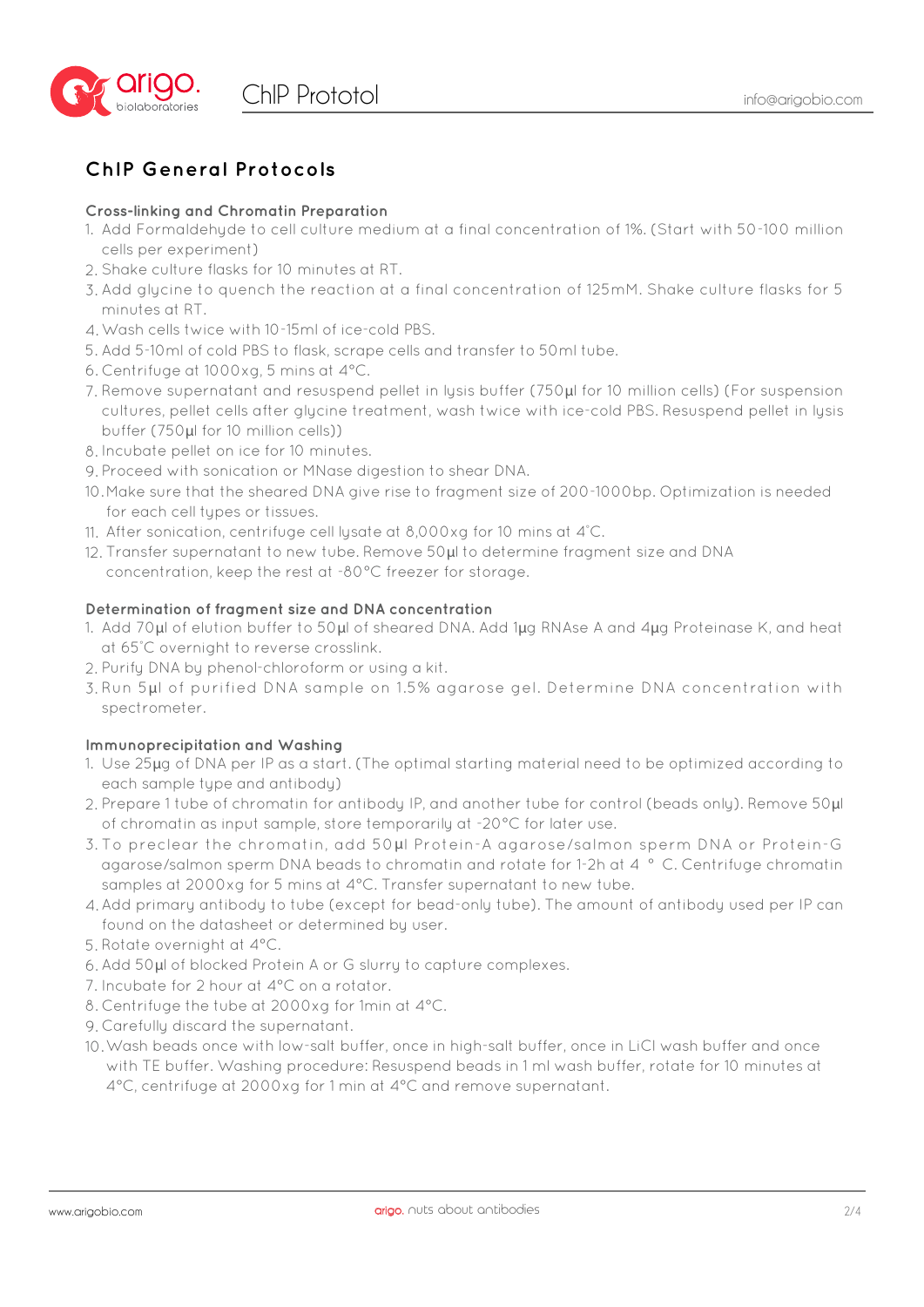

#### **Elution, reverse-crosslink and DNA purification**

- 1. Elute DNA by adding 300 $\mu$ l of Elution buffer (supplemented with 1 $\mu$ l of Proteinase K (20 $\mu$ g/ $\mu$ l) to beads. Incubate samples for 2 hours at 55°C. Gently vortex tubes occasionally.
- 2. To reverse-crosslink, incubate overnight at 65 ° C. (Input should also be reverse cross-linked at the same time)
- 3. Centrifuge samples at 15,000xg for 5 mins at RT.
- 4. Transfer supernatant to a new tube.
- 5. Purify DNA using phenol-chloroform or DNA purification kit.
- 6. Resuspend or elute DNA in 50 $\mu$ l TE buffer and analyze by PCR or Real-Time PCR.

### **How Not to Fail a ChIP Experiment?**

#### **1. Cross-linking**

Cross-linking is an important step to make sure that the protein is still bound to the DNA fragment during immunoprecipitation. However, it is a time-critical process and should be optimized for each sample type or antibody type. Excessive cross-linking might mask the antibody binding sites and reduce binding ability. Therefore, it is advisable to optimize the cross-linking steps by using different concentration of formaldehyde or changing cross-linking time.

#### **2. Fragmentation method**

Optimal sonication time course or concentration of micrococcus nucleus should be determined prior to performing a ChIP experiment. Make sure that the majority of fragmented DNA falls between 200-500bp. Load 5-10  $\mu$  l of sample on agarose gel to analyze DNA fragment size after each sonication course.

#### **3. Choice of Protein A or Protein G**

Protein G is often considered a more universal IgG Binding Protein than Protein A, but different species, and subtypes of species, do vary in their binding to these proteins. Refer to the table at page 4 to find the best material that suit your antibody subclasses.

#### **4. Include positive and negative antibody controls**

Histone H3K4me3 antibody is a popular positive control to use when studying active gene, while Histone H3K9me3 antibody is a negative control for studying inactive gene. An antibody that do not recognize chromatin epitope such as GFP antibody or IgG isotype control antibody should also be included in ChIP experiments to make sure that results came out to be valid.